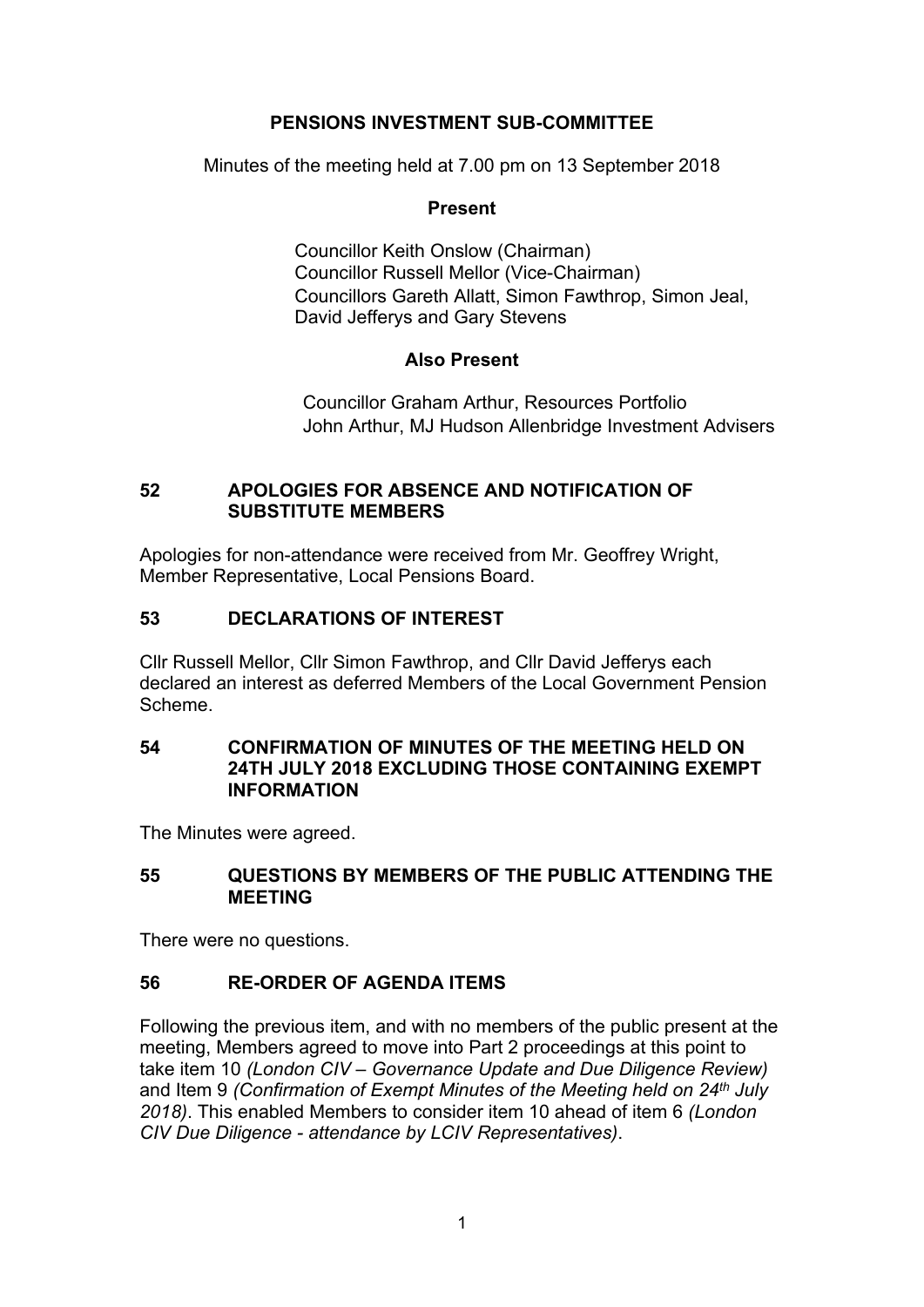Members also agreed to take item 5 *(Chairman's Update)* under Part 2 proceedings to receive briefing on issues in preparation for item 6.

Following item 5, Members agreed to move back to Part 1 proceedings and take item 6 and then item 7 *(Pension Fund Performance Q1 2018/19)*.

# **57 CHAIRMAN'S UPDATE**

This item was considered under Part 2 proceedings so that the Director of Finance, with the Chairman's agreement, could brief Members on issues in preparation for item 6.

# **58 LONDON CIV DUE DILIGENCE - ATTENDANCE BY LONDON CIV REPRESENTATIVES**

London CIV representatives attending for the item comprised Mr. Mark Hyde-Harrison, Interim CEO, and Mr Kevin Cullen, Client Relations Director.

John Arthur also returned to the room for all Part 1 proceedings of the meeting.

Mr Hyde-Harrison began the presentation with a brief background on the history of LGPS Fund Investment pools, the primary purpose of which is to achieve cost savings for member funds. Pooling LGPS funds became mandatory in 2015/16. Some Pools are now established with others on the way to being so. The presentation slides were circulated to those at the meeting.

Formerly having 33 Funds of London Boroughs, the LCIV now had 32 Funds as the L B Richmond and L B Wandsworth pension funds merged on 1st October 2016. Fund investments managed by the LCIV ranged from almost 80% for L B Tower Hamlets to approximately 16% for the City of London authority, and currently nil for Bromley.

The LCIV currently has £16.5bn of assets under management. The LCIV has equity products and other funds and has launched a number of fixed income funds. There is also a wide range of passive funds. Pooling began as soon as the LCIV started. Set up costs are therefore relatively low and savings are exceeding projected costs resulting in savings for boroughs.

Through an extensive investment consultation over the previous quarter, the LCIV are obtaining an understanding of the current asset allocation of boroughs and what future allocations might look like. The consultations also covered a client engagement framework to ensure regular ongoing information updates from boroughs about their target asset allocations. Additionally the consultation covered working with a group of officers and Treasurers to define pooling methods. It is intended to use the asset allocation information to shape a product launch- programme which would then be used to work with boroughs to understand how best to meet individual borough pooling plans. All 32 boroughs had been contacted and meetings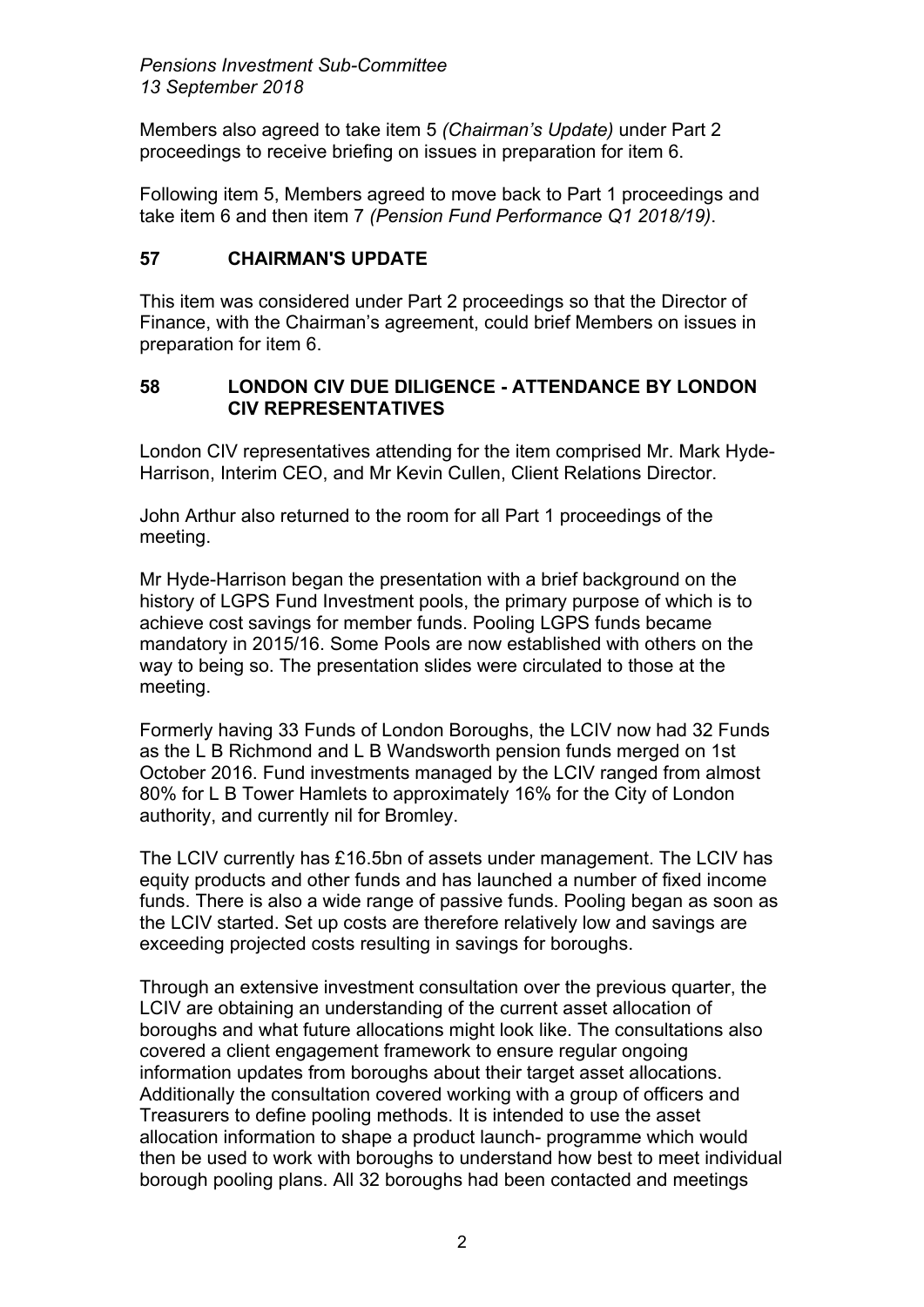had taken place with 30 boroughs since 1<sup>st</sup> May 2018. A total of 22 boroughs had returned their current and target asset allocations in line with the new asset classes and strategies. Further boroughs are finalising this with consultants under the new definitions. The presentation also outlined information totalling asset allocation classes and strategies from those boroughs who had returned details along with information by strategy on assets currently pooled. The allocations would be subject to ongoing discussions.

Additionally, the presentation referred to a new bespoke reporting system to provide commentary on a borough's personalised investment mandate along with updates provided in LCIV newsletters. Borough LCIV Valuations are also updated daily on the LCIV client portal and Information sheets are updated quarterly. Meet the Manager Days had also taken place with LCIV Managers making presentations (16<sup>th</sup> May 2018 for Fixed Income and 16<sup>th</sup> August 2018 for Equity with the LCIV Infrastructure manger likely to be present at a presentation on 15th November 2018). An organisation chart of the London CIV was included in the presentation.

Details were provided of the new LCIV Governance Structure and Mr Cullen commented that the LCIV is regulated by the Financial Conduct Authority (FCA). In addition to the LCIV Board and Shareholder Committee, the LCIV also has an Executive Committee, Investment Oversight Committee, Compliance Audit and Risk Committee, and Remuneration Committee. The Leaders of L B Merton and L B Wandsworth are on the LCIV Board to ensure shareholder representation. The Shareholders Committee, comprising eight Councillors, four Treasurers, and the London CIV Chair (plus a Trade Union observer), meet quarterly with the Committee's first meeting scheduled for October 2018. Decisions are taken at General meetings of the LCIV Board and the Shareholders Committee provides a key consultation forum for the Board's AGM.

Oversight of the LCIV is provided by:

- Independent non-executive directors on the LCIV Board acting in the interest of all shareholders and holding the Board to account;
- The FCA who had approved persons, permissions for business, and prospectus;
- The Depositary providing an independent oversight of assets to protect investors' interests and providing confidence to them;
- Auditors auditing the LCIV (company) and ACS (pooling vehicle);
- The Ministry of Housing, Communities and Local Government (MHCLG) assessing progress against pooling criteria.

Both the LCIV (company) and ACS (pooling) had received clean audits.

Reference was also made to the current Fund offering and latest AUM for each fund along with its launch date. Details were also provided of planned launches for further fixed income funds and three other funds (LCIV Infrastructure Fund, LCIV Property Fund, and LCIV Global Equity Core Fund).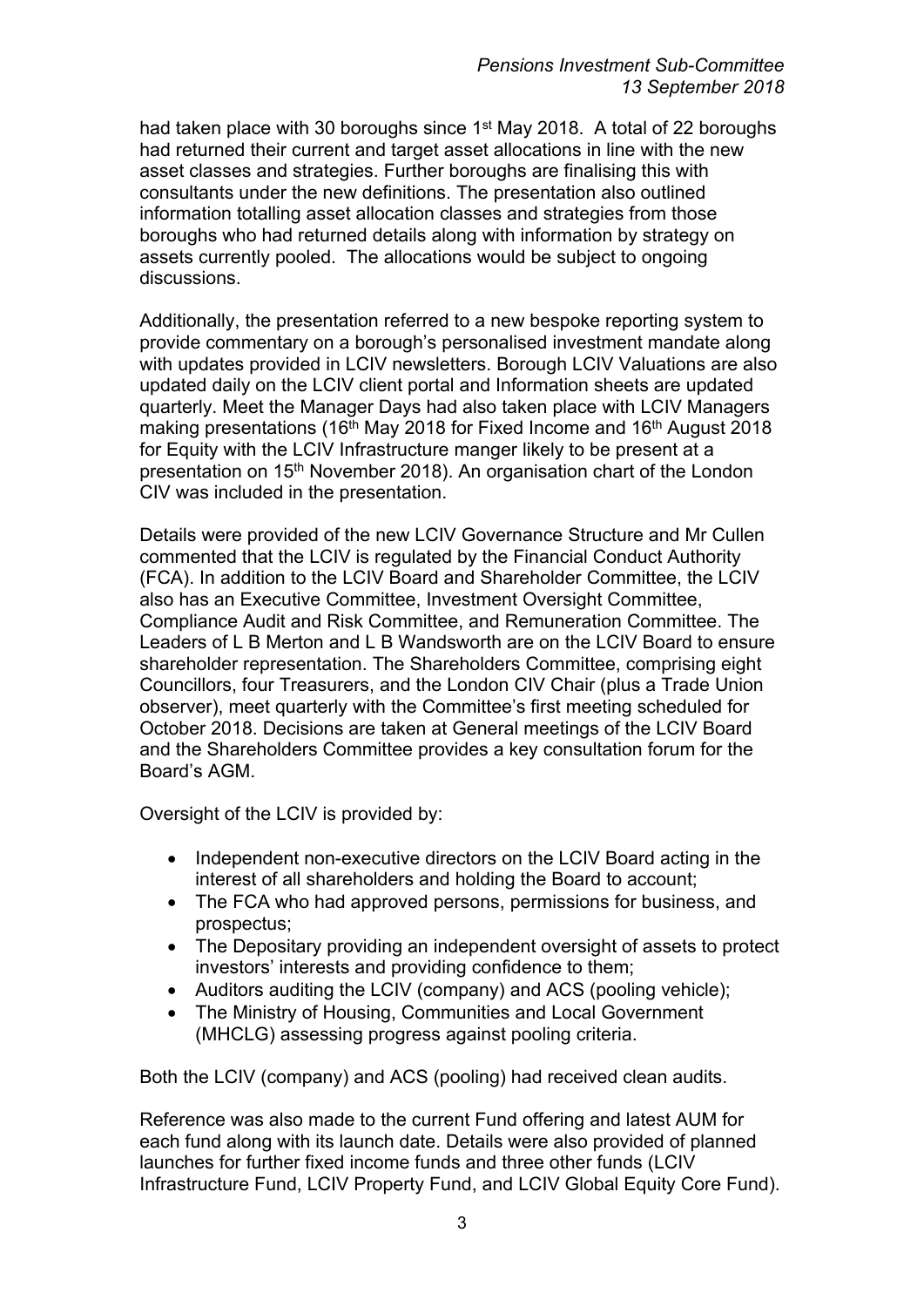The LCIV had established a Responsible Investment Policy which would be taken to the Shareholder Committee to be ratified. The LCIV had also become a UN PRI signatory and a member of the Local Authority Pension Fund Forum (LAPFF). The LCIV is also a signatory of the UK Stewardship Code and all LCIV Managers are required to have Responsible Investment policies (published on the LCIV client portal). When Boroughs are more activist, the LCIV will have products available for ethical investments for boroughs that wish to include such portfolios plus fund divestment (the LCIV already had low carbon trackers into which some boroughs had invested).

Concerning finances, the LCIV budget is set by the Medium Term Financial Strategy (MTFS) which sets the organisation's cost base. The MTFS is for the Shareholders Committee to approve. Most costs are fixed and not variable to assets (i.e. excluding individual investment activities). They are already committed and currently comprise £5m although this figure might change following the pooling strategy.

Regulatory Capital is the largest asset for the LCIV balance sheet (required by the FCA to enable an orderly closure of the business). Unless action is taken to reduce the level of LCIV liabilities there will be insufficient Regulatory Capital - the staff LGPS Pension Fund in particular having a significant impact on the balance sheet. The amount of regulatory capital required is impacted by AUM, FCA permissions operated, the net pension liability, and the Profit and loss account. There is currently £12bn of AUM headroom.

Gross savings of £8m p.a. were being achieved through fee reductions and tax benefits. Investments in LCIV funds result in lower fees paid to managers. These savings are then shared across boroughs through a lower fee to the investing borough and further fee reductions to existing investors in the LCIV fund. As the 2.5bps (on average) LCIV Management Fee doesn't currently meet all LCIV costs, due to the slower pace of pooling than anticipated, the Development Funding Charge (DFC) has been introduced, which is shared amongst all shareholders. The DFC for 2017/18 was £75k, and the intention is that once all of London's LGPS assets are pooled, the Management Fee earnings will negate the need for the DFC.

The management fee charge has varied by fund as it is perceived there is a need to ensure the LCIV fund is less expensive than the existing borough fund. As such there are lower charges for Passive and Fixed Income (the LCIV Fund management charge bearing no direct relation to costs).

In discussion, the Chairman outlined the reason for inviting the LCIV and referred to the Sub-Committee's request (at its previous meeting) for due diligence to be undertaken before deciding whether to transfer L B Bromley's Baillie Gifford Global Equities to the equivalent Baillie Gifford fund held by the LCIV. As such, L B Bromley's Investment Advisers, MJ Hudson Allenbridge, had submitted a proposal upon request to carry out the due diligence work.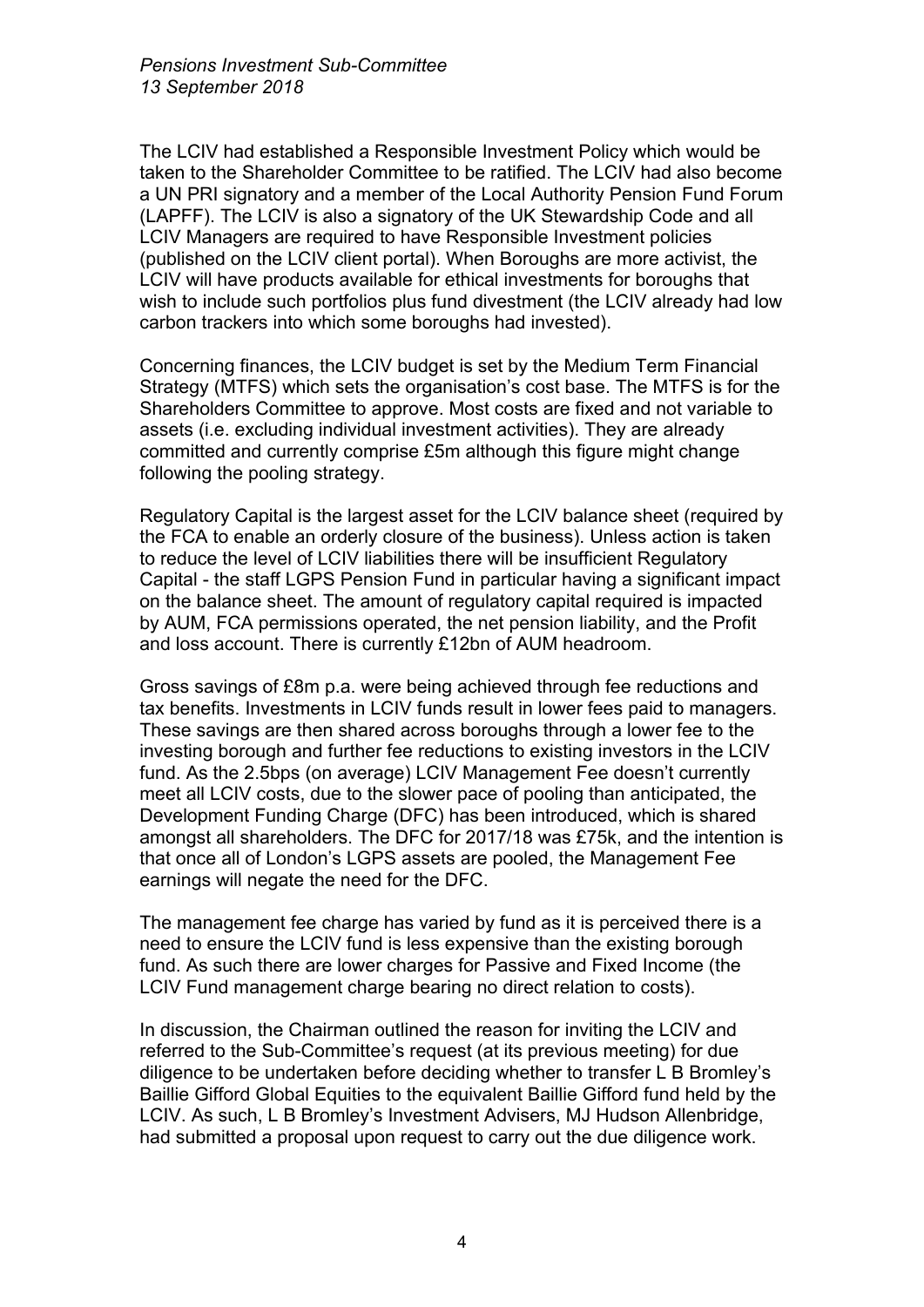The Chairman asked about the LCIV's approach to Environmental, Social and Governance (ESG) matters, having not seen ESG referenced in the presentation.

Concerning the Willis Towers Watson review of LCIV Governance, a Member asked whether the FCA had been made aware of the review outcomes; whether any comments had been received back from the FCA; and had the review been discussed with the FCA. The Member noted a current vacancy for the role of Compliance Manager at the LCIV. He also enquired of the LCIV's end goal and whether it aimed to be an asset manager or a vehicle for launching funds.

Mr Hyde-Harrison indicated that the review had not been shared with the FCA although it had been shared with the LCIV Depositaries providing the prime oversight. The LCIV's objective is to pool assets of boroughs and deliver cost savings/efficiencies for funds, discharging what boroughs want on assets (and their allocation) and how the LCIV can help in this regard. To this end, the LCIV have launched funds for boroughs to invest their assets. There is no LCIV wish to dilute savings and increase costs for boroughs; it provided vehicles for pooling and will continue to pool assets for the next three to five years. Upon launch of the LCIV's Investment Phase (Phase 3), different pooling vehicles will be included with a view to maximise fee savings and reduce costs for best efficiencies. Mr Hyde-Harrison also outlined the expected approach to infrastructure.

On matters such as operating procedures and LCIV staff job descriptions, core skills, calibre, competencies, and salaries, Mr Hyde-Harrison agreed that relevant documents would be provided to MJ Hudson Allenbridge when visiting LCIV offices (with personal data redacted), and that they would support the due diligence work.

The LCIV made a profit last year of around £160k, details of which are on the LCIV client portal. The profit is not passed back to shareholders but instead goes to the LCIV's reserves. A Member suggested that as L B Bromley had already contributed some £150k to the LCIV it had already invested in the LCIV. However, this is not shown as it is in the LCIV management accounts rather than the ACS. A loss of some £800k the previous year went from the LCIV reserves.

The Member also felt that LCIV staff costs are expensive and enquired on action to contain the costs. He asked whether all LCIV staff are in the LGPS. Mr Hyde-Harrison referred to a range of salaries and the LCIV was unable to close the LGPS to staff as the winding up debt would result in the closure of the organisation. It was necessary to ensure the LGPS has less input on LCIV regulatory capital. Should the last active LGPS member leave the scheme, protection is necessary (for the City of London fund) against liabilities for the scheme members (LCIV being an admitted employer to the City of London LGPS fund). All boroughs needed to contribute (through a pension guarantee agreement) to protect the LCIV and its responsibilities for liabilities to the City of London.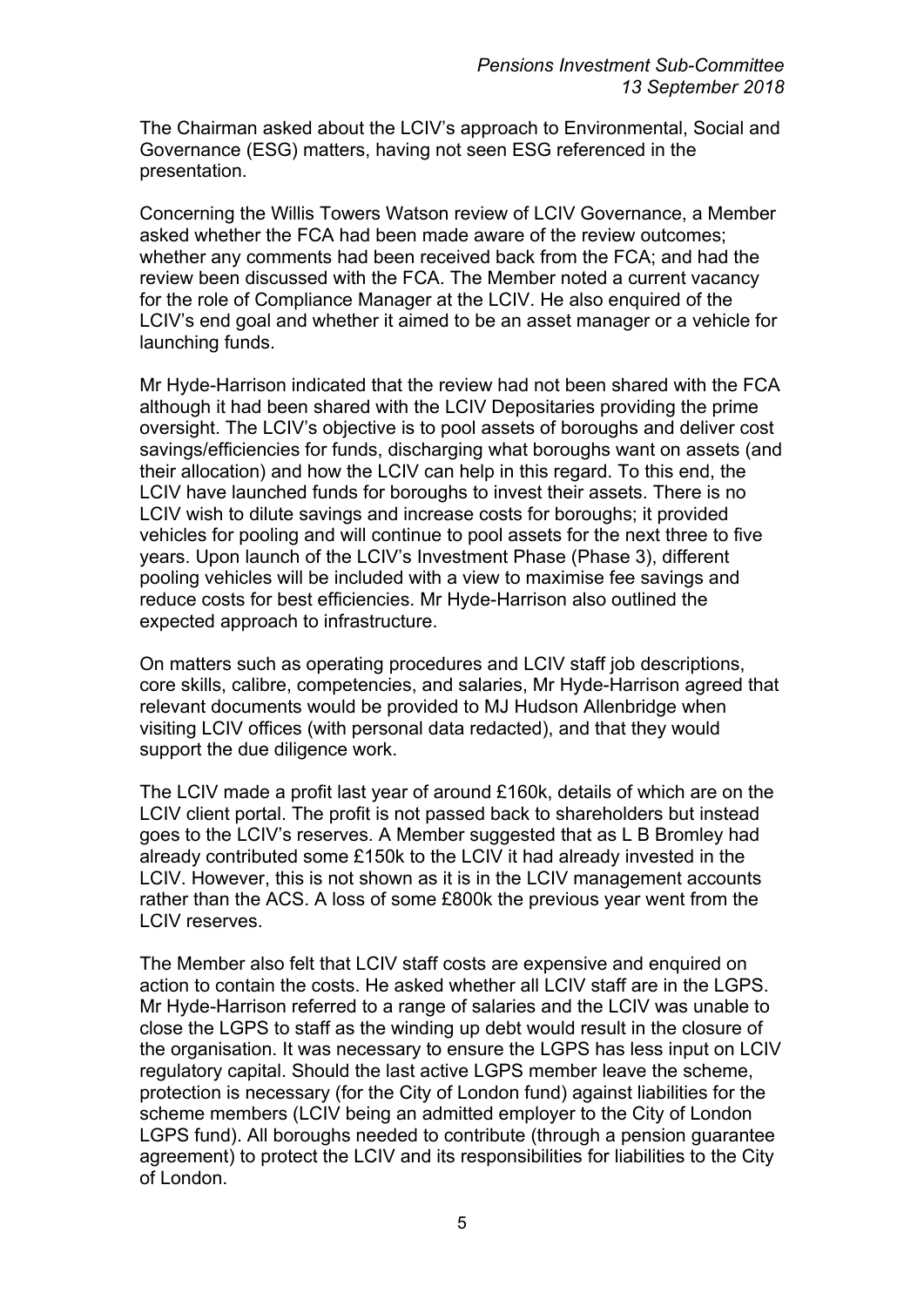The Director suggested the LCIV would not necessarily have an immediate termination payment to make if the scheme was closed, but a repayment arrangement could be agreed. This would be less than the costs if the scheme was kept open (boroughs were also being asked to sign a pension recharge agreement to reduce the impact of any cessation of the scheme on LCIV regulatory capital). The bill to boroughs would be much more longer term (through contributing to the LCIV/City of London liabilities) and it is necessary for L B Bromley to know in full why the LGPS is needed at the LCIV.

Mr Hyde-Harrison referred to some boroughs taking a different view and it is necessary for the LCIV to consider its staff and their remuneration. Moreover, the LCIV Board did not want to take decisions which jeopardise the company's regulatory capital. If a cessation event occurred, arrangements are needed to smooth over (the liabilities issue) with all boroughs and to ensure the regulatory capital is not impacted. Should a cessation debt be in the order of £2m to £3m, the LCIV does not have the level of capital to pay such a liability and continue to manage the existing level of assets under management. A Member suggested that this reflected on LCIV governance and understood that LCIV Client Directors are also in the LGPS. He suggested the scheme can be stopped for new entrants and the whole position seemed akin to a monopoly situation; accountability is needed as is co-operation in bringing people together rather than by coercion. The Chairman added that he had raised the pension scheme at the Pensions CIV Sectoral Joint Committee (PCSJC) last November, recalling a suggestion that as a closed scheme, action could not be taken. He indicated disappointment that his concerns raised last November had not been taken up. The matter of LCIV Pension arrangements would be taken up further outside of the meeting.

The Vice-Chairman was unimpressed by the LCIV savings ratio and felt that a proposed infrastructure product aiming for a 4% return was inadequate for L B Bromley where the performance of some of its funds touched 8%. The LCIV organisation being set up is large and L B Bromley already has a good investment structure (direct with Fund Managers). He asked how the LCIV could improve on L B Bromley's funding level at almost 100%.

Mr Hyde-Harrison explained that he wanted to run the LCIV business without asking for more capital. With 27 staff the LCIV currently remained the lowest staffed pool. He conceded that savings at £8m across 32 funds was not particularly impressive and the LCIV was working to meet Government aims. A portfolio with 100% equities would achieve a higher return but some boroughs wanted different allocations/products in their portfolios. The LCIV tried to cater for a range of different views. When the Government required pools to be established there was a wide range of performance and the aim is to improve the performance of poorer funds being pooled. The Government initiated pooling to improve the average return across the whole. He added that the LCIV can offer fee savings but was unable to confirm that the LCIV can achieve more than that (for L B Bromley).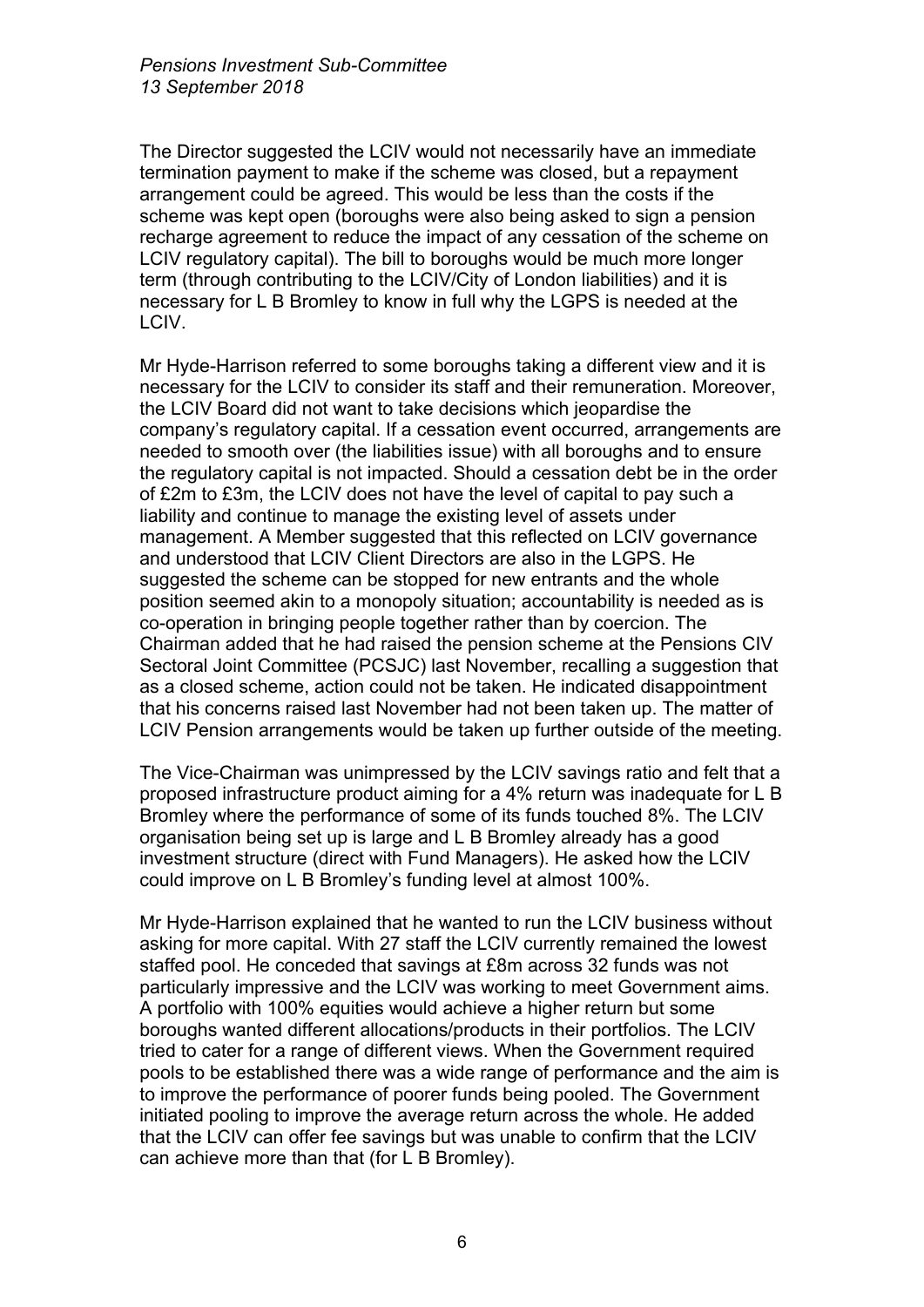Mr Hyde-Harrison confirmed that all boroughs continue to hold their asset allocation strategy intact and the LCIV has no permission to move borough monies between funds. Additionally, it is not authorised by the FCA to direct funds. The Chairman could envisage a pressure in future to consolidate the number of funds downwards. But for the moment, boroughs have complete authority for their allocations.

Mr Hyde-Harrison also indicated that the LCIV aimed for the Development Fund Charge (DFC) to cease about 2023. Should substantial further levels of pooling not occur, this date would be difficult to achieve.

Including the LCIV Chief Executive position (Mark Hyde-Harrison being interim Chief Executive), a Member noted eight current vacancies within the LCIV staff structure and asked whether the positions are on hold. Mr Hyde-Harrison confirmed that the LCIV wanted to recruit for the positions and were actively doing so. On the Chief Executive and Chief Investment Officer vacancies Mr Hyde-Harrison understood that authority had been provided that afternoon to recruit for the two positions. It had been more difficult to recruit for some positions and the salary and LGPS benefit was not attractive for all. Appointments to the vacancies will cause costs to rise but as the pool increases savings will also rise.

On composition of the LCIV Shareholders Committee, Mr Hyde-Harrison explained that London Councils organised this through nominations. It was suggested the composition comprise representatives from top performing funds so the Committee is not political. However, the nominations were accepted at the LCIV Board's AGM with the aim of looking to represent views across London. Highlighting London Councils involvement with the process, the Chairman didn't disagree with the Committee's political representation, but as a governance issue felt that London Councils needed to see the LCIV as a separate organisation and he would pursue the matter. He also highlighted that a Councillor and Treasurer from the same borough can be represented on the Committee and suggested this might present a potential conflict of interest. In this scenario a Treasurer might be better appointed to another LCIV Committee. Another Member indicated that the Willis Towers Watson report made reference to having a Committee free from political interference and he again emphasised a need to represent best performing boroughs on the Committee. Mr Hyde-Harrison indicated that the current form of representation did not always have to remain the same should shareholders think differently. The Chairman suggested the matter be left to the Shareholders Committee to consider.

With the LCIV a company. Mr Hyde-Harrison confirmed that its meetings are not open to the public although it is subject to Freedom of Information (FOI) requirements. For transparency, it was suggested the meetings are open and Mr Hyde-Harrison explained that shareholders can express views on the matter. The Chairman felt that the Shareholders Committee should (at least) be open for other Councillors to observe.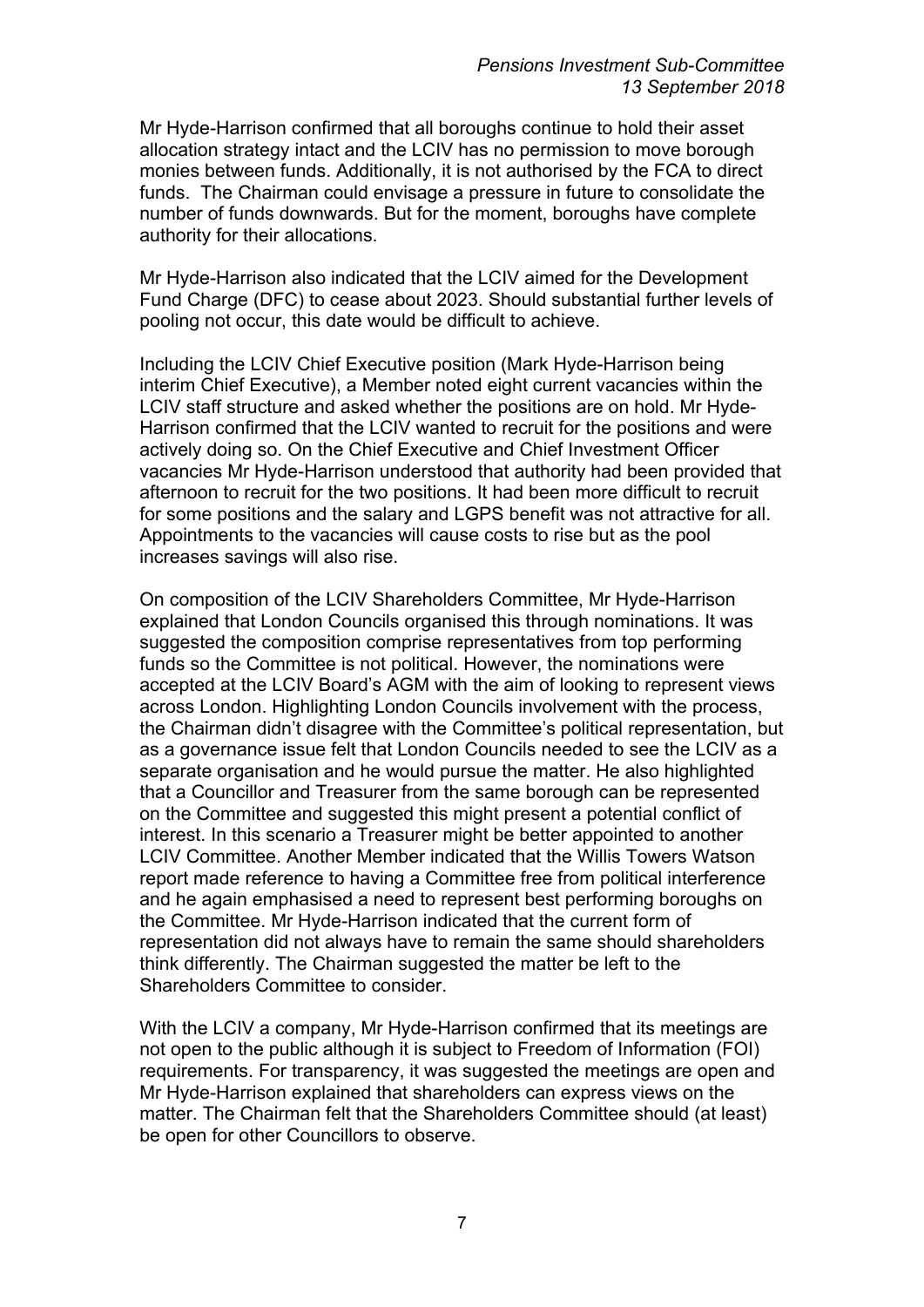#### *Pensions Investment Sub-Committee 13 September 2018*

Returning to the LCIV's liabilities for its LGPS scheme, it was understood that a deficit in the order of £3.3m to £6.5m could be charged to boroughs under the LCIV's proposals (should this become necessary). As boroughs would effectively underwrite such a level of deficit, the Director again suggested the LCIV provide a detailed analysis (for boroughs) of the LCIV's case for keeping an "open" LGPS scheme, given the increasing liabilities from the scheme and other costs e.g. pension strain costs. This would be helpful along with the LCIV sharing its actuarial advice for the scheme. The deficit risk is a significant sum and the full business case is needed for transparency. On receipt of full information and costs, details can be provided to L B Bromley's Full Council so that a decision can be taken by Members on whether to sign the agreements. Mr Hyde-Harrison confirmed that the LCIV wanted to be engaged and he would try to provide the information.

In signing the Pensions Recharge agreement to protect the LCIV's regulatory capital, the Director highlighted that boroughs would not want to forego significant financial savings in order to avoid increasing regulatory capital. The Director felt that it is essential that LCIV provide comprehensive information about the reasons for the LGPS scheme and this is key before L B Bromley considers the recharge issue and it is necessary to have the facts about the financial impact of closing the LGPS scheme and any cessation arrangements.

The Director also enquired of any plans to obtain permissions to transfer between funds (e.g. in the event of a fund being overweight in a particular asset) and whether it will be possible to transfer between funds. Mr Hyde-Harrison indicated that the LCIV is planning to extend its permissions as it is now on a firmer footing and it is necessary for the permissions to align with its business model. If permissions allowed the LCIV to do more an IMA agreement would be necessary with each borough. This would be a separate cost to any boroughs above the 2.5bps management fee which should cover existing planned costs.

For Phase 3 (Investment), LCIV activity included looking at how borough investment strategies vary. Potential products will be shared with boroughs and the LCIV already has 140 possible funds. Boroughs can choose from the range. With the current phase about pooling resources, the Director sought confirmation that Phase 3 is not about managing investments. Mr Hyde-Harrison explained that if the LCIV had an IMA with boroughs it is possible to do this. With boroughs providing an IMA, the LCIV can help a borough (in managing its investments) but without running their strategic allocation. Permissions would allow the LCIV to *inter-alia* advise on investments and the LCIV would have an IMA (to do so in such circumstances). The LCIV can only operate a pooled vehicle (under current permissions). Should the LCIV apply for and receive the additional permissions, Mr Hyde-Harrison indicated that it would then be able to do what Pension Funds undertake. These would increase LCIV costs but other factors would also increase costs e.g. having more funds. Although Mr Hyde-Harrison was unable to confirm LCIV costs in a further three years, the LCIV aimed to not ask for more capital; to reduce the Development Fund Charge (DFC); and to reduce costs. He envisaged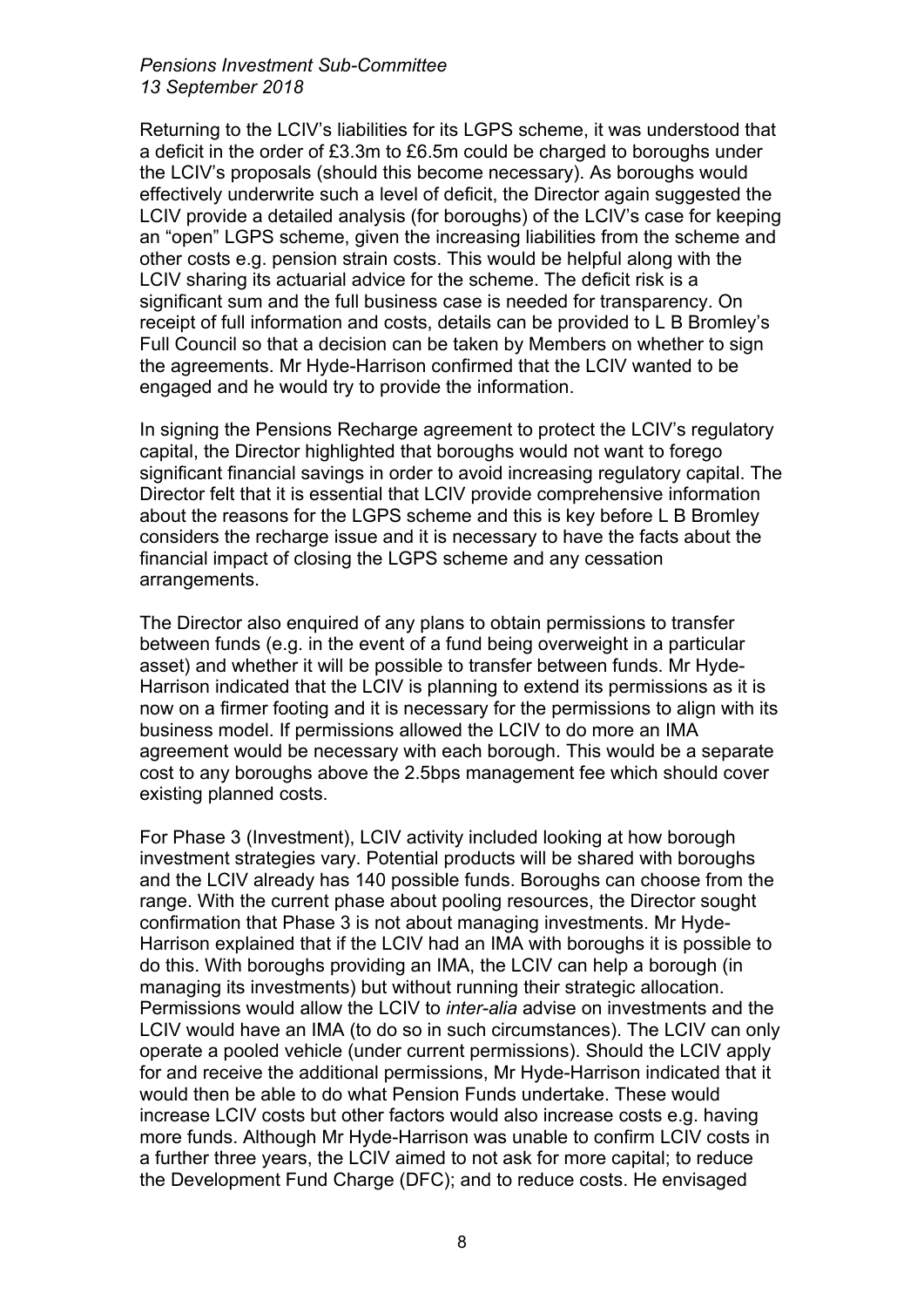total costs in the region of £6m to £7m, much of which would be driven by investment and governance. Mr Hyde-Harrison also confirmed the LCIV's Depositary as Northern Trust and it would be necessary to check whether a copy of the Depositary's report can be provided.

Mr Hyde-Harrison referred to a diverse range of needs amongst boroughs in the LCIV. Nationally, the LCIV is ahead of a number of other pools and 40% of assets from boroughs have already been pooled. However, the Minister for Local Government wanted the LCIV (and other pools) to develop faster. Mr Hyde-Harrison was not party to the Government's policy decision on pooling but agreed with the Chairman that pooling is harder and more complicated than anticipated. The Government appeared committed to the principle of pooling and the LCIV existed to help boroughs and to achieve savings.

In drawing the item to a close, the Chairman expressed his appreciation for the time of Mr Hyde-Harrison and Mr Cullen in attending the meeting. He thanked both for coming and for their openness in answers. Both Mr Hyde-Harrison and Mr Cullen then left the room.

Subsequently, Members briefly assessed comments made by the representatives. The Chairman felt that a robust report is needed to Full Council on the LCIV staff pension scheme and the request for agreements on liabilities. The Resources Portfolio Holder, Cllr Graham Arthur, also briefly addressed the meeting. Cllr Arthur referred to the Bromley fund's history of good performance and was concerned about political involvement in LGPS developments over recent years. This included involvement by London Councils and ideally L B Bromley needed to be left alone to manage its Fund.

A meeting had been planned for the end of October between the Chairman, Vice-Chairman, Portfolio Holder, Director, and John Arthur to consider the due diligence report from MJ Hudson Allenbridge. The Chairman hoped it would then be available for the Sub-Committee's meeting on 7<sup>th</sup> November to inform any further consideration on transferring the Fund's Bailie Gifford Global Equities to the equivalent Baillie Gifford portfolio at the LCIV. A Member suggested that it might be necessary to say to the LCIV that L B Bromley will only transfer upon confirmation that the report's recommendations have been implemented.

# **59 PENSION FUND PERFORMANCE Q1 2018/19**

# **Report FSD18069**

Details were provided of the Fund's investment performance for the first quarter of 2018/19. Additional detail was provided in an appended report from the Fund's external advisers, MJ Hudson Allenbridge.

The market value of the Fund ended the June quarter at £1,017.9m (£970.7m at 31st March) and had further increased to £1,044.3m as at 31st July 2018. The quarter total fund return of +4.95% against a +4.43% benchmark, compared to a +4.9% average across the 61 LGPS funds in PIRC's universe.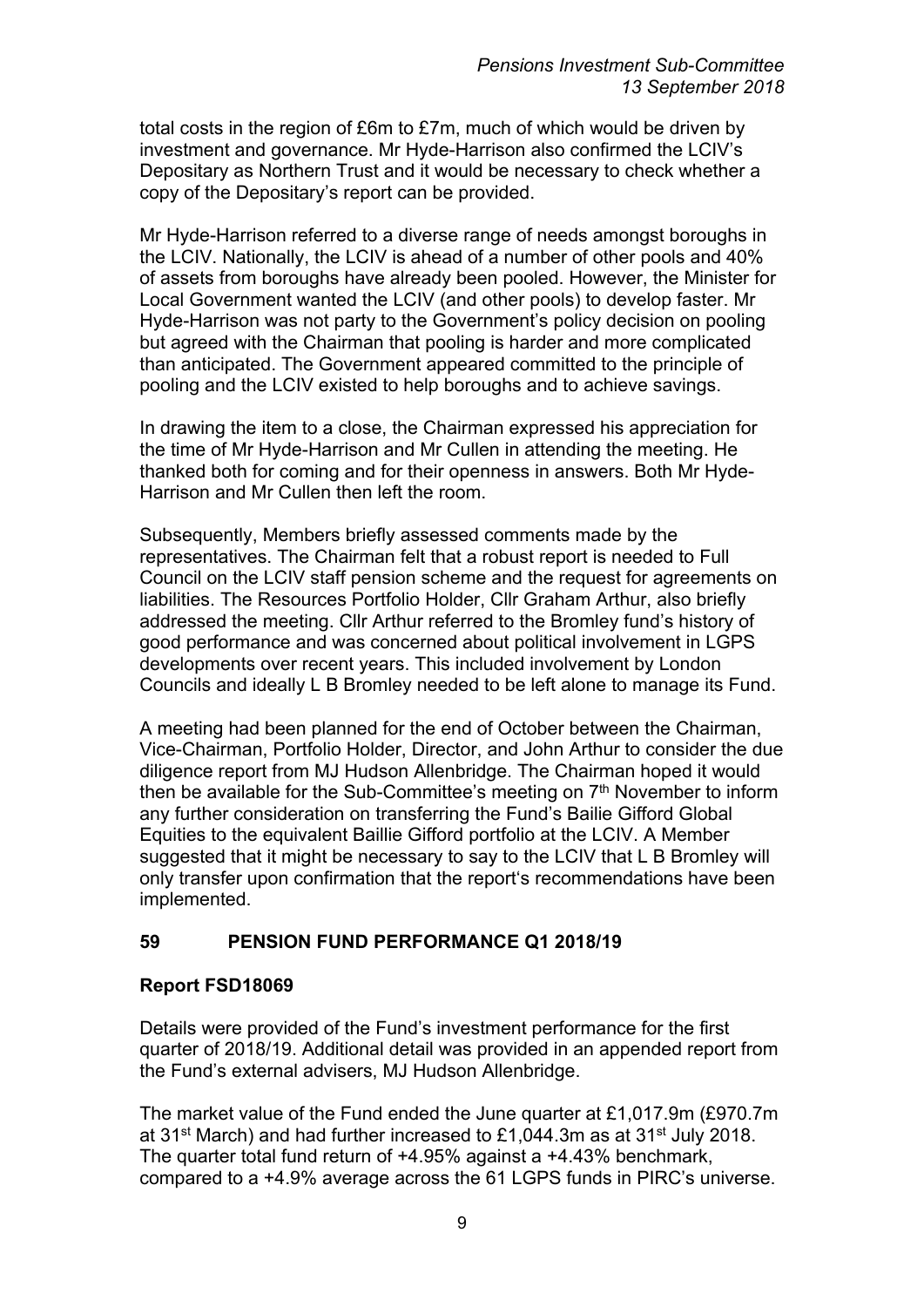*Pensions Investment Sub-Committee 13 September 2018*

Detail on performance by individual fund managers was appended to Report FSD18069.

The Fund's medium and long-term returns remained very strong overall - the Fund ranking third in the PIRC LGPS universe for the year to 31st March 2018, first over three years, second over five years, first over ten years and second over 20 and 30 years.

Information on general financial and membership trends of the Pension Fund was also outlined along with summarised information on early retirements. Final outturn details for the 2017/18 Pension Fund Revenue Account, the first quarter position for 2018/19, and fund membership numbers were also appended to the report.

Where the assets of an employer exiting a Fund are greater than its pension liabilities as published in a revised rates and adjustments certificate (Exit Credits), Report FSD18069 advised that recent changes to the LGPS 2013 Regulations required a Fund to pay any excess in credit to an exiting employer within three months of cessation of the admission agreement. Further information would be included in the LGPS 2018 (Amendment) Regulations to be considered by the General Purposes and Licensing Committee at its meeting on 26th September 2018.

The report also outlined future Fund Manager attendance as:

- Schroders (multi-asset income) on 7<sup>th</sup> November 2018 and
- Baillie Gifford (global equities and fixed income) on 5<sup>th</sup> March 2019.

The Chairman was pleased with the performance reported. Noting that the General Purposes and Licensing (GP&L) Committee will consider further information on Exit Credits to be included in the LGPS 2018 (Amendment) Regulations, the Chairman highlighted a preference to see the Sub-Committee a Committee in its own right rather than as a Sub-Committee of the GP&L Committee. Another Member, also pleased with the report, thanked MJ Hudson Allenbridge for the Quarterly Review appended to Report FSD18069.

A Member expressed concern at the continued underperformance of MFS. Mr Arthur indicated that MFS looked for certainty and hope in their approach whereas Baillie Gifford looked for more growth. Mr Arthur felt the two managers work well together in the Fund's portfolio - the MFS investment philosophy and process suggested their approach is unlikely to change.

A Member asked whether MFS are best placed to respond in the event of a downturn and whether there is an argument to reduce the MFS holding rather than Blackrock's holding should the latter perform better over a year. Mr Arthur explained that most of the MFS portfolio is now cheaper with its holdings in Facebook and Tesla expected to fall further. There are concerns about the scale of MFS underperformance and the market is not rewarding their processes. However, markets go through cycles and investors are now